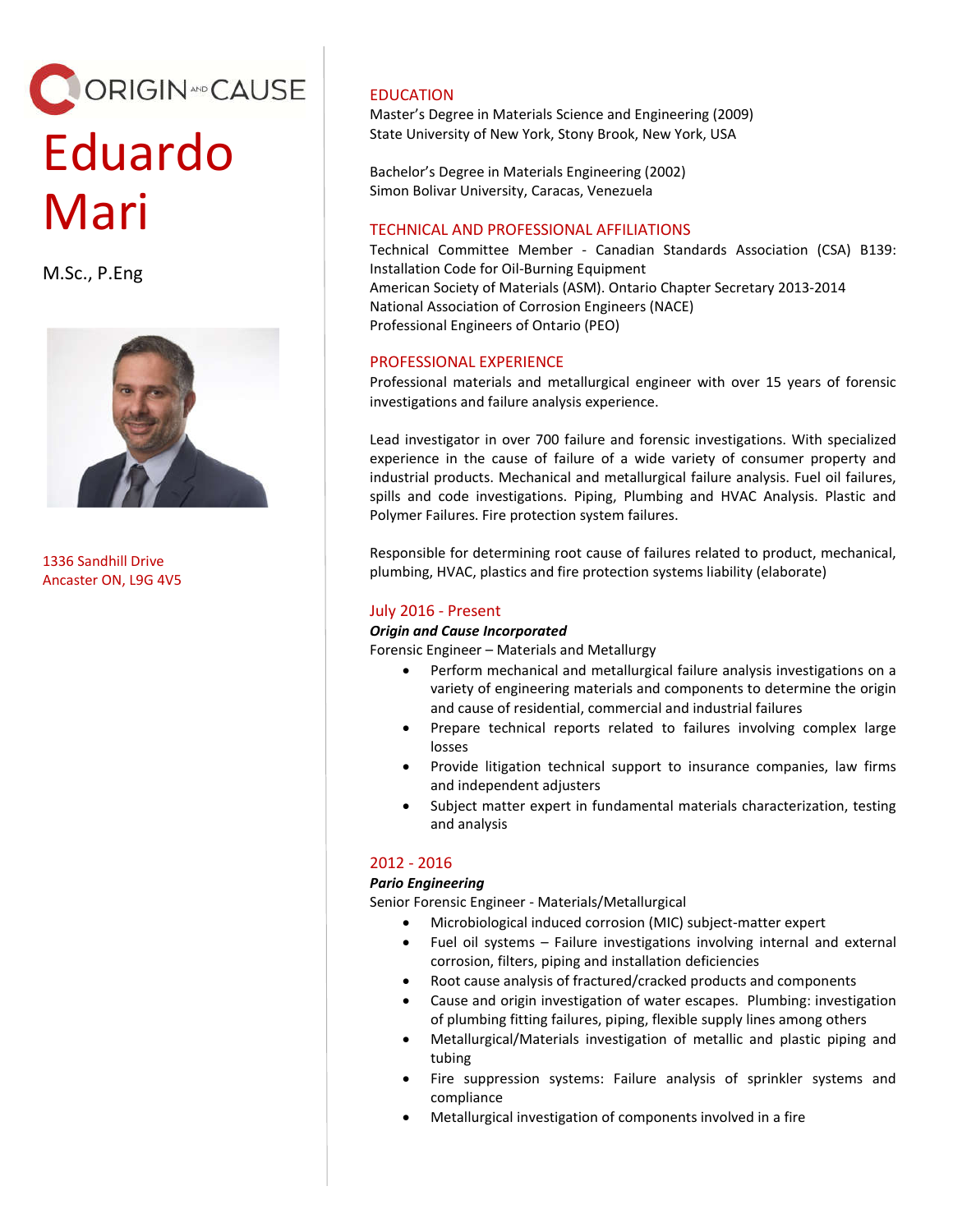# Eduardo Mari

M.Sc., P.Eng 1336 Sandhill Drive Ancaster Ontario L9G 4V5

## Failure Analyst – Metallurgy/Materials (2012)

*Acuren Group Inc.*

- Directed and conducted metallurgical projects and failure analysis investigations for various industries, e.g. Oil & Gas, Automotive, Transportation, Power Generation, Pulp and Paper, Manufacturing, Biomedical and more
- Development and management of clients to fulfill their needs for failure analysis and metallurgical projects as well as to identify business opportunities
- Lead and supervised technical laboratory staff towards the successful completion of projects and delivery to clients via written report
- Completed failure analysis proposals for TTC, MOL, OPG and other industries

## 2009 – 2011

#### *University of Toronto*

#### *Centre for Advanced Coatings Technologies*

Department of Materials Science and Engineering Graduate Student (Ph.D.)

- Conducted metallurgical analysis and mechanical testing of novel structural components made from nickel-alloy-foam. These components were being developed for high temperature applications, e.g. heat exchangers, engine combustors and airfoil
- Advanced user of laboratory techniques including: light microscopy, SEM/EDX, hardness, image analysis, XRD, metallography and chemical analysis
- Interacted with industrial partners (Pratt & Whitney Canada, Plasco Energy Group and Centerline Canada) to review project requirements, testing specifications and on-site evaluations
- Provided technical support, guidance and mentoring to junior staff members and interns

## 2006 – 2009

### *Center for Thermal Spray Research*

Stony Brook University, New York

 Developed strain and heat flux sensors to monitor and control the lifetime of special alloy components at high temperatures. Industry visits to complete on-site testing and development of sensors for control of coatings processes in the aerospace industry. Prepared several detailed technical reports on mechanical and thermal properties of coatings.

## 2006

## *Supermetanol (Petrochemical)*

Barcelona, Venezuela (2006)

• Implemented fitness for service and root cause analysis to evaluate inservice components. Participated in the plant's risk based inspection (RBI), integrity maintenance and reliability programs. Lead several material selection processes for new valves, furnaces, tubing and process equipment. Planned, organized and performed inspections, monitored plant equipment and pipelines according to corrosion and flaw detection procedures using NDT techniques.